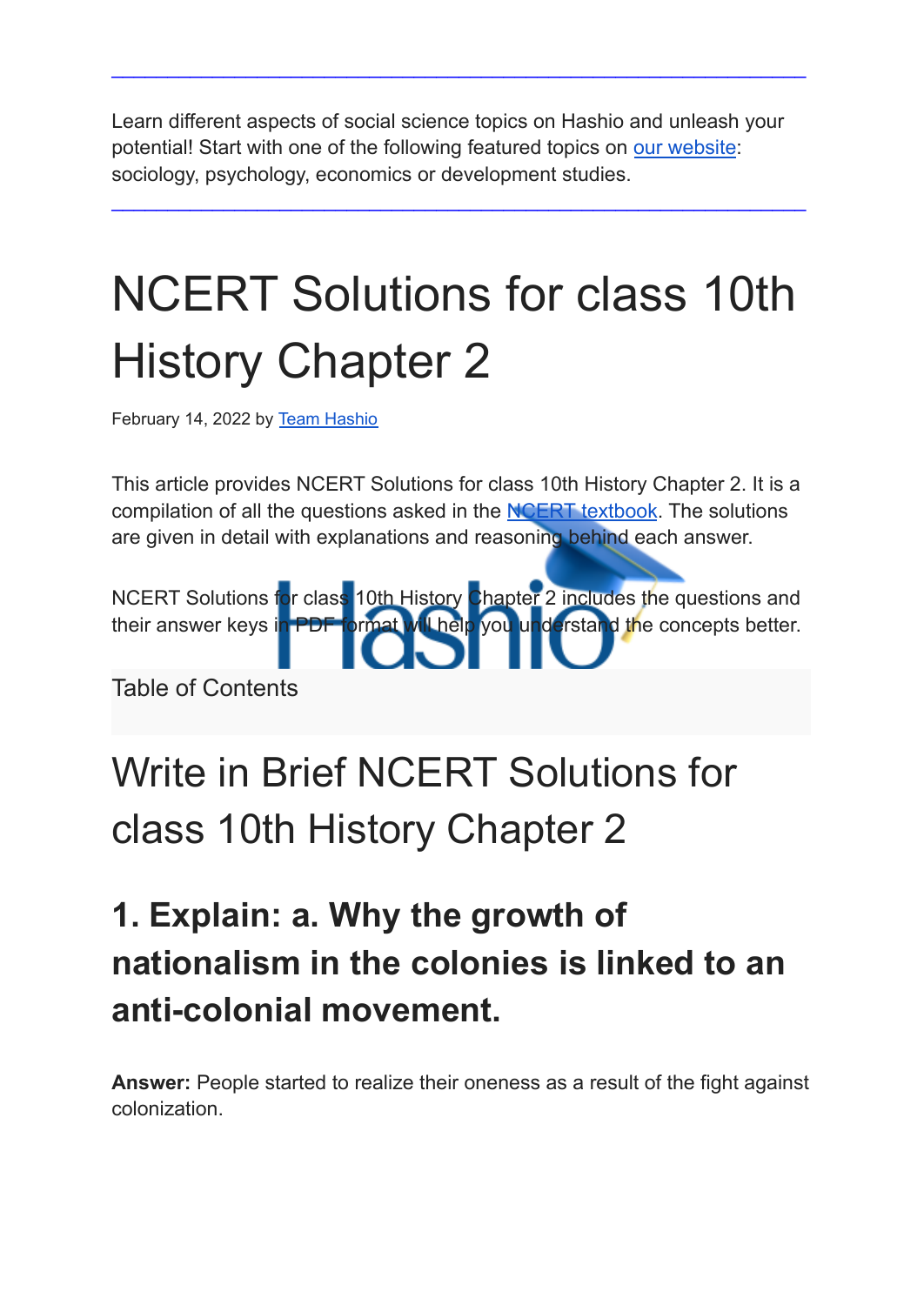$\_$  , and the set of the set of the set of the set of the set of the set of the set of the set of the set of the set of the set of the set of the set of the set of the set of the set of the set of the set of the set of th

The feeling of oppression during colonialism developed a common thread that united multiple communities.

 $\_$  , and the set of the set of the set of the set of the set of the set of the set of the set of the set of the set of the set of the set of the set of the set of the set of the set of the set of the set of the set of th

However, the consequences of colonization were viewed differently by each group & community.

Their lives were diverse, and their ideas about independence were not very consistent.

The Congress, led by Mahatma Gandhi, attempted to unite these various parties into a single movement. However, this unification did not come without struggle.

## b. How the First World War helped in the growth of the National Movement in India.

**Answer:** 1) The war resulted in a new era of politics and the economy.

2) This resulted in a massive rise in the defence budget, which has been supported through war loans & higher taxes: customs duties were raised, as well as an income tax was enacted.

3) Villagers were outraged when they were pushed to join the army.

4) Bad harvests led to serious food insecurity.

5) Starvation and diseases killed 12 to 13 million population.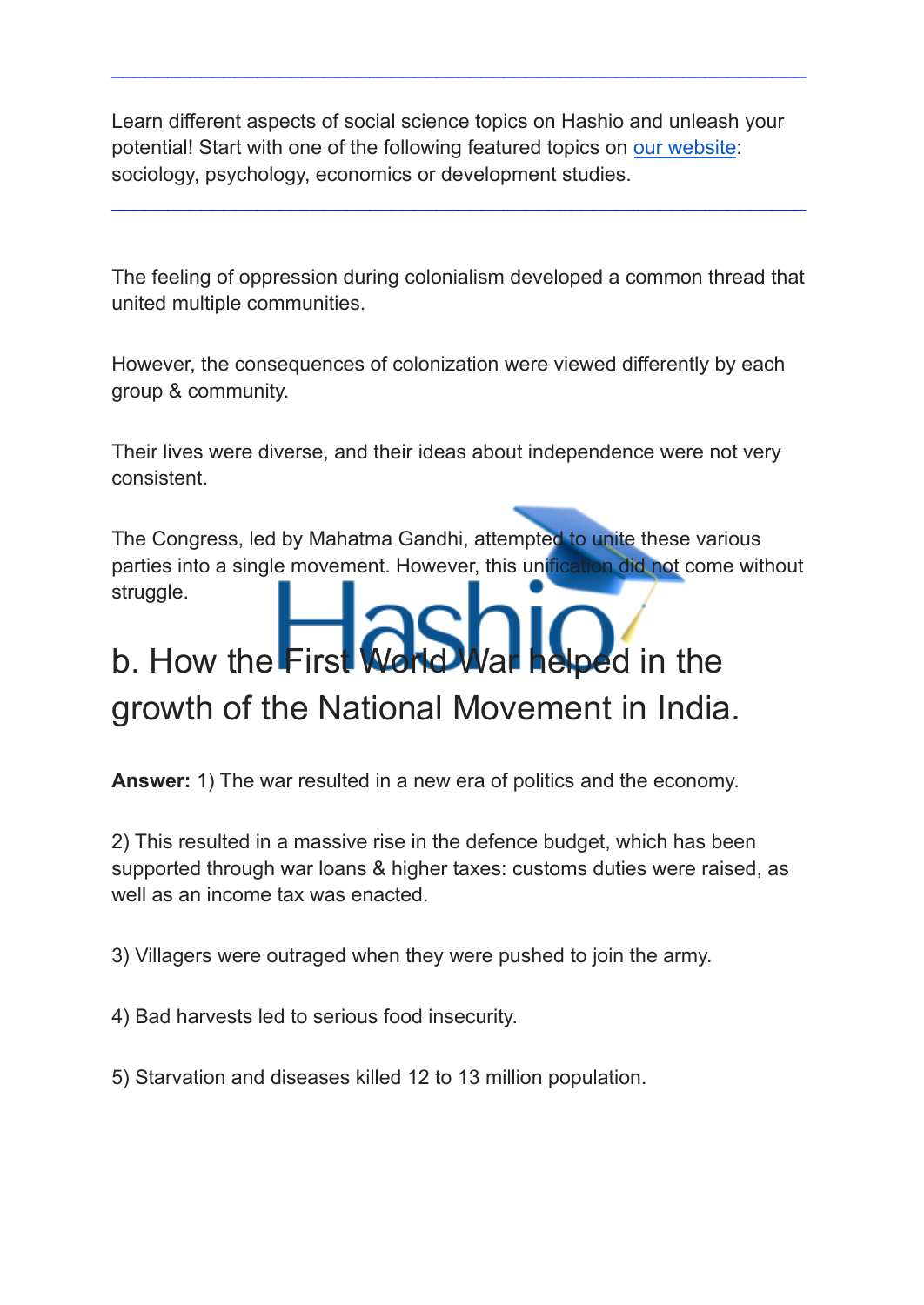$\_$  , and the set of the set of the set of the set of the set of the set of the set of the set of the set of the set of the set of the set of the set of the set of the set of the set of the set of the set of the set of th

 $\_$  , and the set of the set of the set of the set of the set of the set of the set of the set of the set of the set of the set of the set of the set of the set of the set of the set of the set of the set of the set of th

### **c. Why Indians were outraged by the Rowlatt Act.**

**Answer:** 1) The Rowlatt Act was made in 1919.

2)This law was rushed thru the Imperial Legislative Council, regardless of the fact that this was strongly opposed by Indian representatives.

3) This gave the government supreme power to suppress political participation. 4)This authorized the two-vear imprisonment of political opponents without charge or investigation.

### **d. Why Gandhiji decided to withdraw the Non-Cooperation Movement.**

**Answer:** Mahatma Gandhi chose to end the Non-Cooperation Movement in February 1922. Gandhi believed that the struggle was becoming increasingly violent in several locations and that satyagrahis need to be correctly prepared before they could participate in large-scale protests.

### **2. What is meant by the idea of satyagraha?**

**Answer:** The concept of satyagraha stressed the importance of honesty and the desire to achieve it.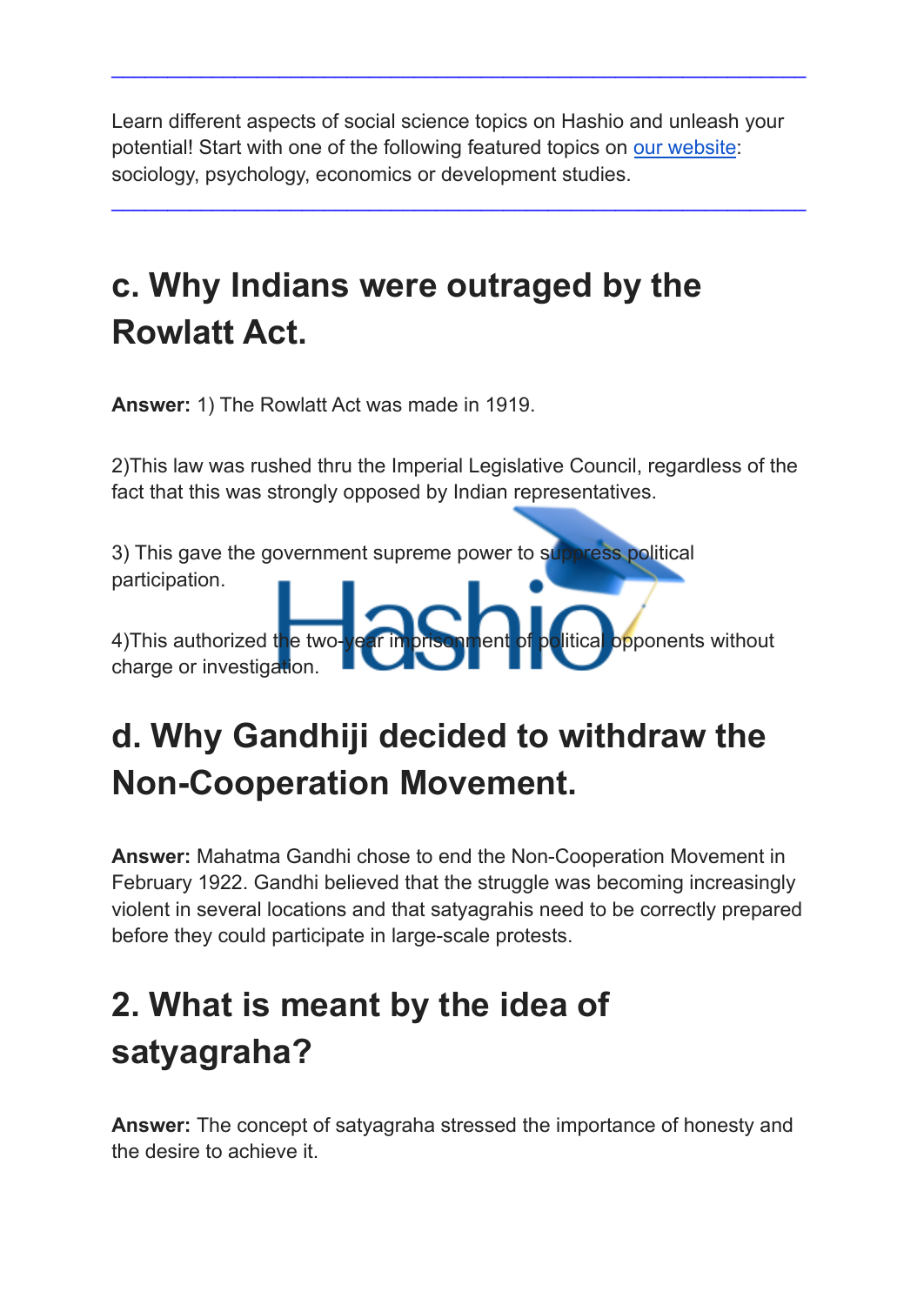$\_$  , and the set of the set of the set of the set of the set of the set of the set of the set of the set of the set of the set of the set of the set of the set of the set of the set of the set of the set of the set of th

 $\_$  , and the set of the set of the set of the set of the set of the set of the set of the set of the set of the set of the set of the set of the set of the set of the set of the set of the set of the set of the set of th

This implied if the purpose was fair, if the battle was for righteousness, then physical violence was not required to combat the tyrant.

A satyagrahi might conquer the struggle via nonviolence without seeking revenge or even being confrontational.

People, especially rulers, have to be taught to realise the reality rather than being pushed to adapt it via violence.

The truth was destined to win in the end as a result of this conflict.

Gandhiji thought that dharma of nonviolence had the potential to unify all Indians.

#### **3. Write a newspaper report on**

### **a) The Jallianwala Bagh massacre**

**Answer:** The tragic Jallianwalla Bagh event occurred on April 13th.

On that day, a considerable gathering had assembled in the confined area of Jallianwalla Bagh.

Some gathered to express their displeasure with the government's oppressive policies.

Others had gathered to celebrate the traditional Baisakhi festival.

Many locals were clueless that marshall law had been implemented because they were from outside the city.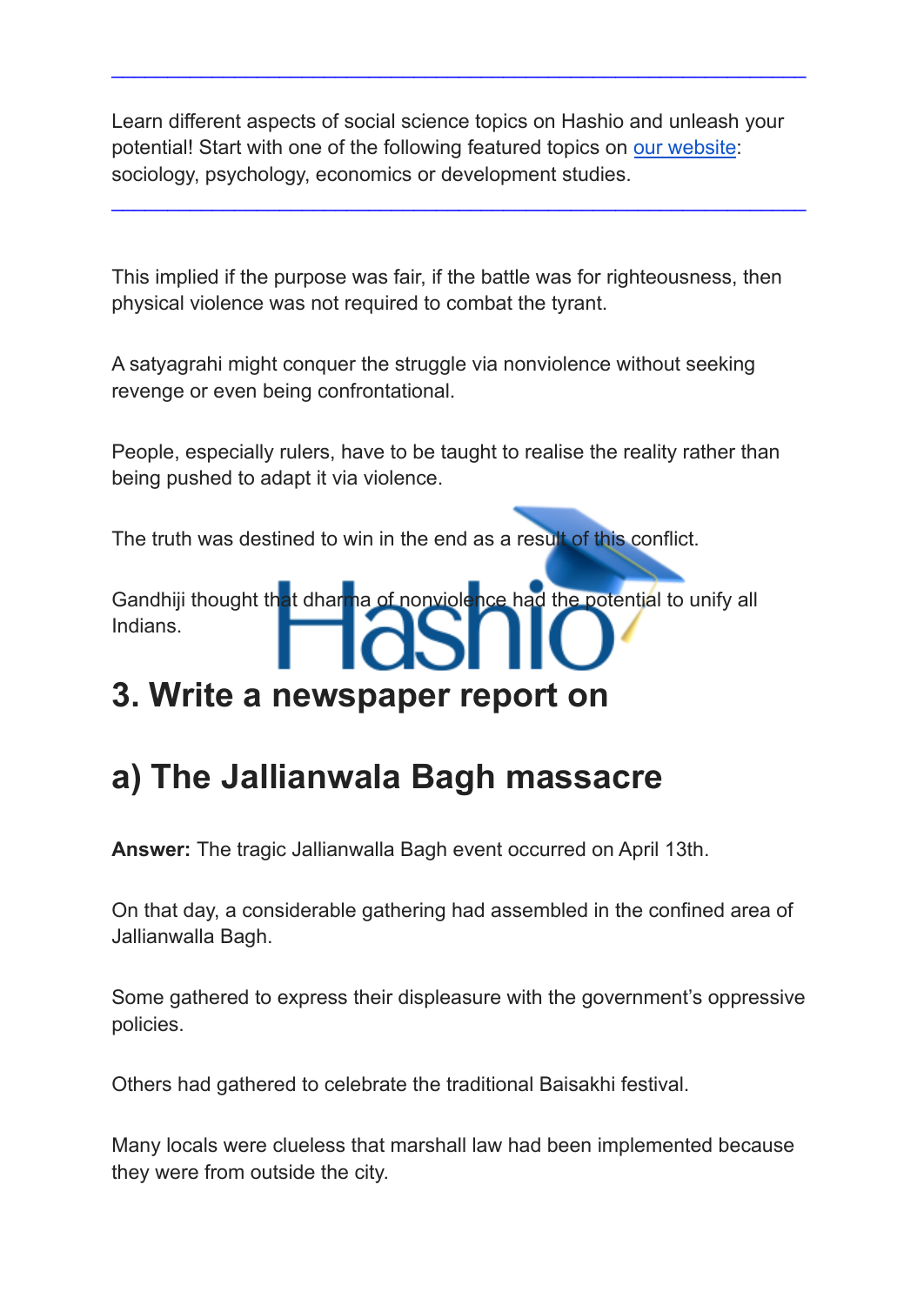$\_$  , and the set of the set of the set of the set of the set of the set of the set of the set of the set of the set of the set of the set of the set of the set of the set of the set of the set of the set of the set of th

 $\_$  , and the set of the set of the set of the set of the set of the set of the set of the set of the set of the set of the set of the set of the set of the set of the set of the set of the set of the set of the set of th

Dyer invaded the area, shut down the exits, and started firing on the crowd, resulting in the deaths.

His goal was to 'create a moral influence' on Satyagrahis' thoughts, as he afterwards said. A sense of horror and awe.

### b) The Simon Commission

**Answer:** 'Go back, Simon,' reportedly chanted when the Simon Commission landed in India in 1928. The protests were attended by representatives from all political groups, including Congress and the Muslim League. In an order to win indians over, british viceroy, Lord Irwin, proposed in October 1929 a dreamy proposal of 'home rule' for Indian in the future, as well as a Round Table Conference to consider an upcoming constitution. But The leaders of Congress were not pleased with that.

### **4. Compare the images of Bharat Mata in this chapter with the image of Germania in Chapter 1.**

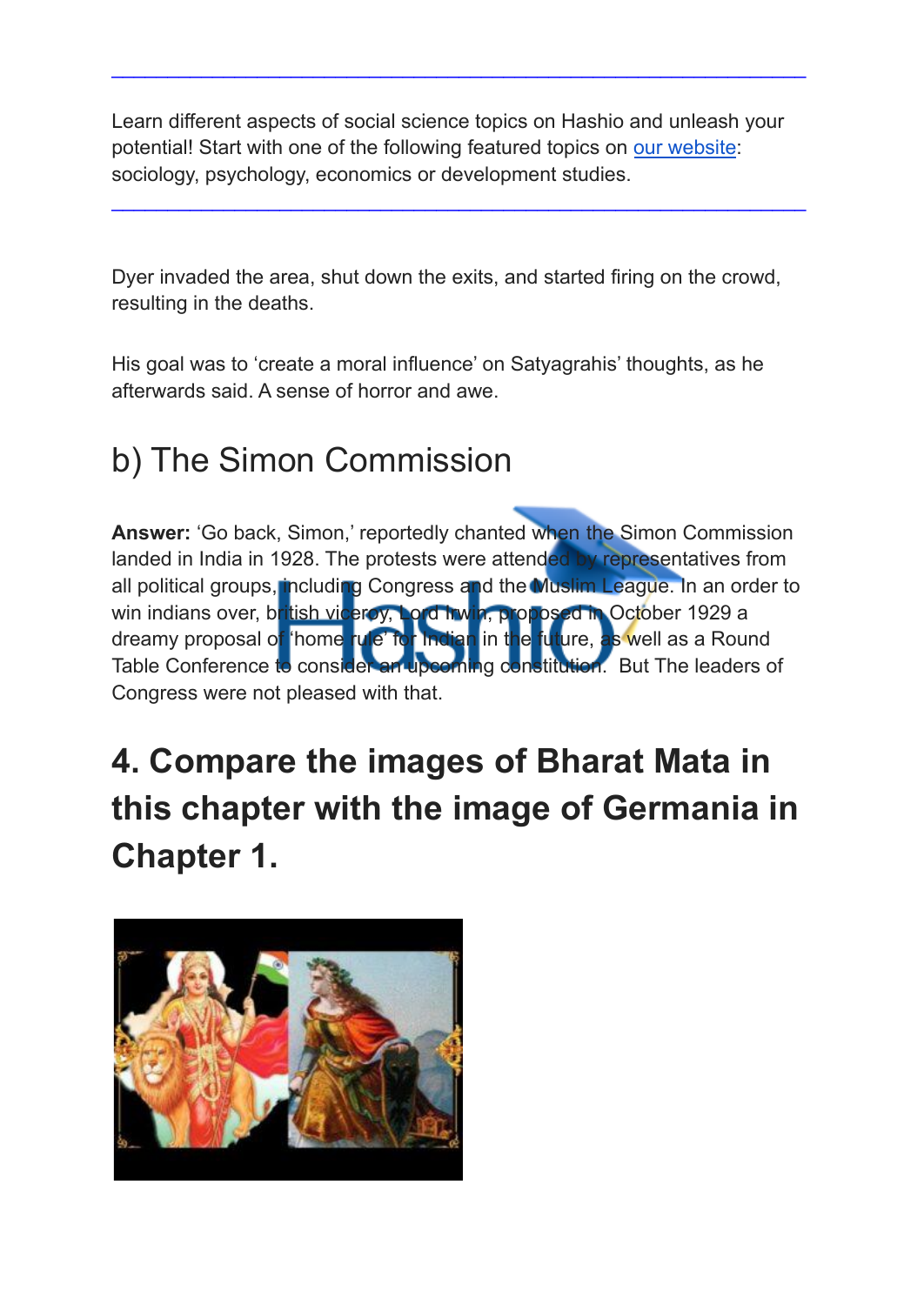$\_$  , and the set of the set of the set of the set of the set of the set of the set of the set of the set of the set of the set of the set of the set of the set of the set of the set of the set of the set of the set of th

 $\_$  , and the set of the set of the set of the set of the set of the set of the set of the set of the set of the set of the set of the set of the set of the set of the set of the set of the set of the set of the set of th

#### **Answer: Germania is a symbol of Germany.**

Philip Veit painted the scene in 1848.

Germania is holding a sword in one arm and a banner in another, and she is wearing an oak leaf crown, as the German oak represents courage.

#### **India's Symbol, Bharat Mata**

Abanindranath Tagore painted it in 1905.

Bharat is accompanied by a Trishul, who is flanked by a lion and an elephant, both of which represent power

### **Nationalism in India**

As you have seen, modern nationalism in Europe came to be associated with the formation of nation-states. It also meant a change in people's understanding of who they were, and what defined their identity and sense of belonging. New symbols and icons, new songs and ideas forged new links and redefined the boundaries of communities. In most countries the making of this new national identity was a long process. How did this consciousness emerge in India?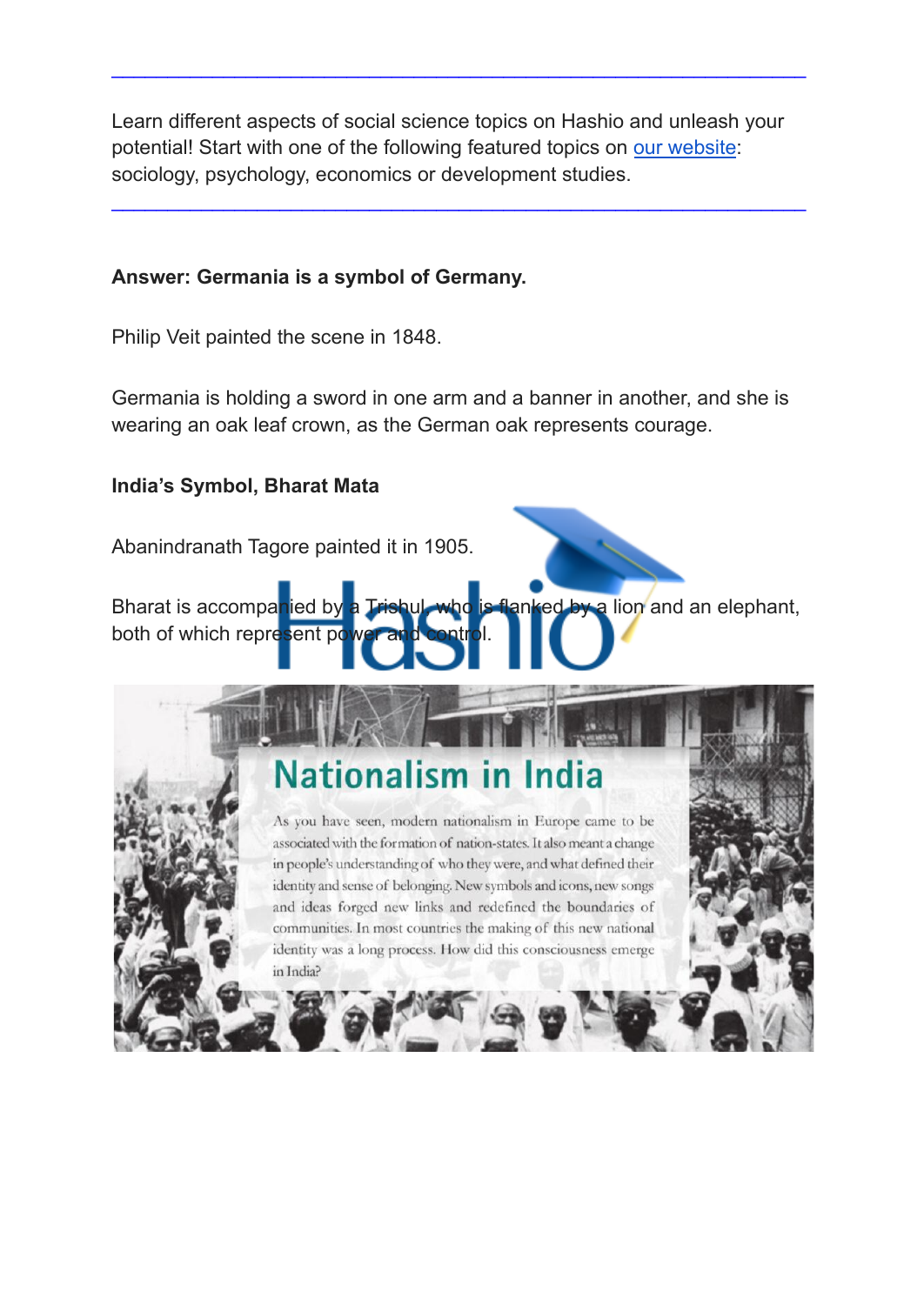$\_$  , and the set of the set of the set of the set of the set of the set of the set of the set of the set of the set of the set of the set of the set of the set of the set of the set of the set of the set of the set of th

 $\_$  , and the set of the set of the set of the set of the set of the set of the set of the set of the set of the set of the set of the set of the set of the set of the set of the set of the set of the set of the set of th

## Long Question NCERT Solutions for class 10th History Chapter 2

**1. List all the different social groups which joined the Non-Cooperation Movement of 1921. Then choose any three and write about their hopes and struggles to show why they joined the movement.**



1) Thousands of students quit state institutions and colleges, school heads and professors left, and attorneys discontinued practising.

2) The council elections were boycotted throughout all provinces excepting Madras, where Justice Party, a non-Brahman party, thought that joining the council was an opportunity to achieve some influence — something which traditionally the Brahmans have an influence too.

3) Non-cooperation had a much more significant impact on the economy.

Foreign products were boycotted, liquor stores were picketed, and western merchandise was burned in massive bonfires.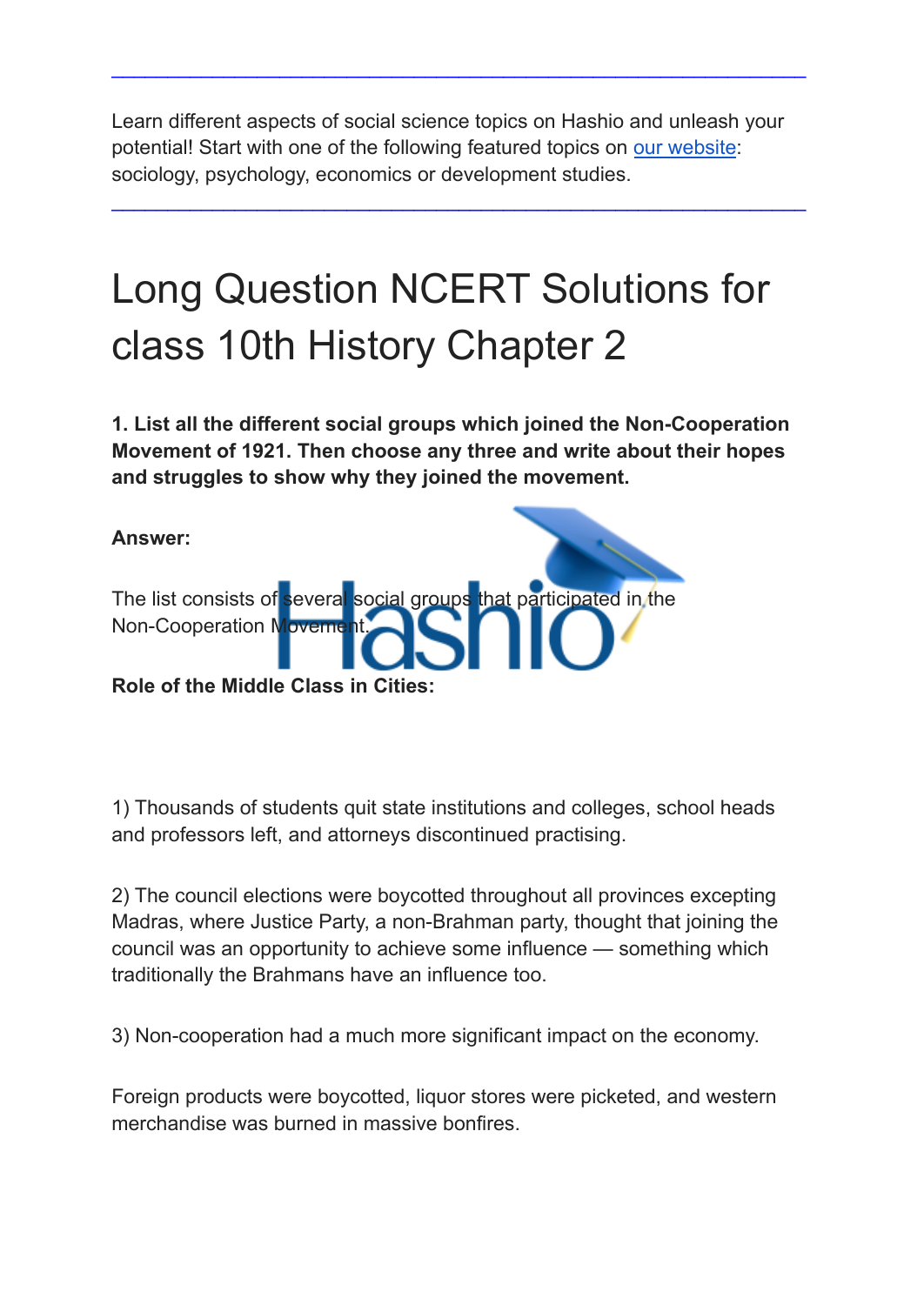$\_$  , and the set of the set of the set of the set of the set of the set of the set of the set of the set of the set of the set of the set of the set of the set of the set of the set of the set of the set of the set of th

 $\_$  , and the set of the set of the set of the set of the set of the set of the set of the set of the set of the set of the set of the set of the set of the set of the set of the set of the set of the set of the set of th

4) Between 1921 and 1922, international fabric imports were cut in half, with the cost falling from Rs 102 crore to Rs 50 crore.

#### **Tribals and peasants:**

1) Farmers in Awadh were headed by Baba Ramchandra, The agitation here was very much against talukdars and landowners who demanded excessive rent and other taxations from farmers.

Farmers were forced to beg and serve on landowners' fields for no payment.

2) They had no tenure security as renters, as they were expelled on a frequent basis, preventing them from acquiring any rights to rented property.

3) The farmer aim is to contribute to tax cuts, the elimination of begar, and the social rejection of unjust landowners.

4) Panchayats in several locations launched 'nai-dhobi bandhs' to deny landowners the service of barbershops and washermen.

5) Native peasants accepted Mahatma Gandhi's and the Dalai Lama's messages.

#### **Plantation Workers:-**

1) Workers have their own interpretations of Mahatma Gandhi as well as the concept of swaraj.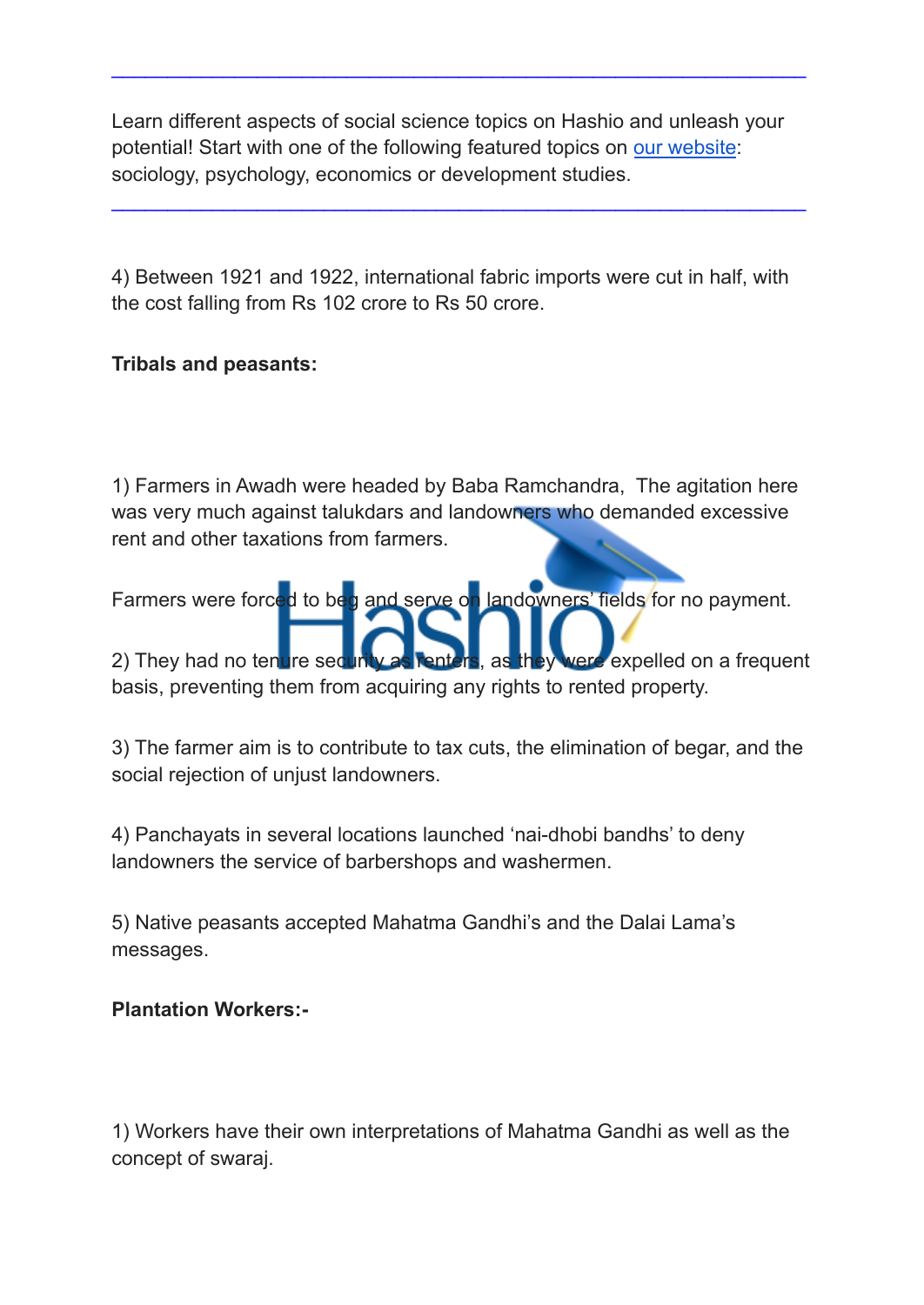$\_$  , and the set of the set of the set of the set of the set of the set of the set of the set of the set of the set of the set of the set of the set of the set of the set of the set of the set of the set of the set of th

 $\_$  , and the set of the set of the set of the set of the set of the set of the set of the set of the set of the set of the set of the set of the set of the set of the set of the set of the set of the set of the set of th

For Assamese plantations labourers, independence meant the ability to travel freely in or out of the constricted area in which they have been contained, as well as the ability to maintain a relationship with the community from where they had come.

2) Plantation labourers was not allowed to quit the tea plantations without authorization under Inland

Emigration Act of 1859 and other such authorization was rarely granted.

3) Thousands of employees has obeyed the government, abandoned the farms, and returned home after learning about the Non-Cooperation Movement.

4) They were apprehended by authorities and severely assaulted while stuck on the road due to a train and boat strike.

#### **2. Discuss the Salt March to make clear why it was an effective symbol of resistance against colonialism**.

#### **Answer:**

1) On January 31, 1930, he wrote Viceroy Irwin a letter with eleven requests. Some were of wide interest, while others were special concerns of certain groups, ranging from businessmen to farmers.

2) The objective was to broaden the objectives so all sections in India can connect to them and join forces in a single effort. one of the most urgent demands was to repeal the salt charge.

Salt is one that is used by both the affluent and the needy, and it's one of the most important food items.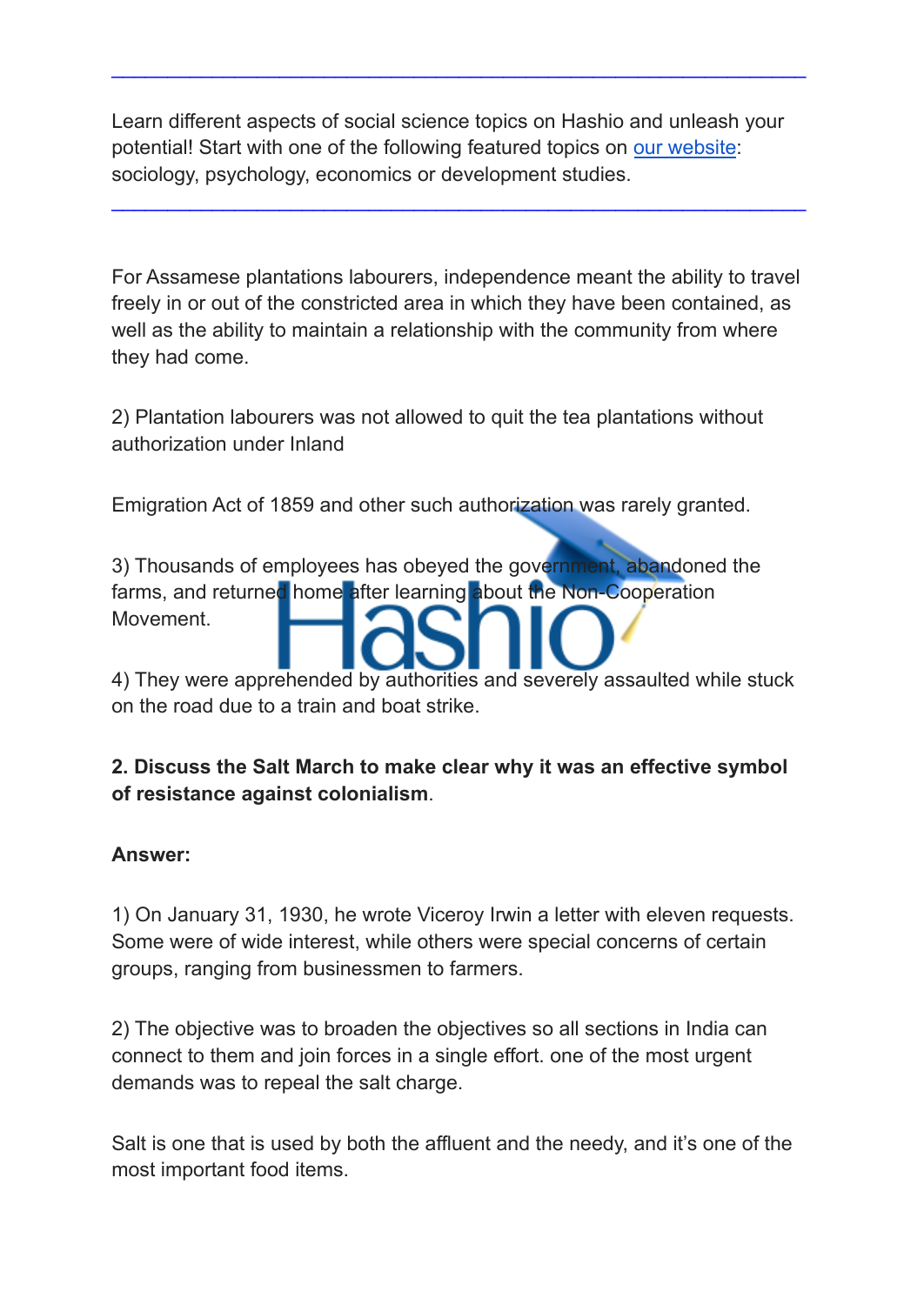$\_$  , and the set of the set of the set of the set of the set of the set of the set of the set of the set of the set of the set of the set of the set of the set of the set of the set of the set of the set of the set of th

3) According to Mahatma Gandhi, the salt tariff, as well as the state control on its manufacture, showed the one most.

 $\_$  , and the set of the set of the set of the set of the set of the set of the set of the set of the set of the set of the set of the set of the set of the set of the set of the set of the set of the set of the set of th

4) Mahatma Gandhi began his legendary salt march with 78 of his loyal volunteers by his side. The march was almost 240 miles, from Gandhiji's ashram in Sabarmati towards the Gujarati seaside town of Dandi.

5) The volunteers walked an average of 10 miles each day for 24 days. Thousands gathered to see Mahatma Gandhi everywhere he went, as he explained what he meant by Swaraj and encouraged Indians to oppose the British peacefully.

6) On April 6, he arrived at Dandi and ritually broke a law by boiling seawater to make salt.

7) As the campaign made waves, international clothing was blacklisted, and liquor stores were boycotted.

8) Farmers stopped paying revenues and chowkidar taxes, local authorities quit, and forest dwellers broke forests restrictions in numerous locations, entering Reserved Forests to harvest wood and feed animals.

#### **4. Why did political leaders differ sharply over the question of separate electorates**

**Answer:** 1) Dr. B.R. Ambedkar, who formed the Depressed Classes Association in 1930, argued against Mahatma Gandhi at the second Round Table Conference, seeking separate electorates for Dalits.

2) When the British agreed to Ambedkar's demand, Gandhiji launched a death-defying fast. He argued, that Separate electorates for Dalits would hinder the progress of their unification into the culture.